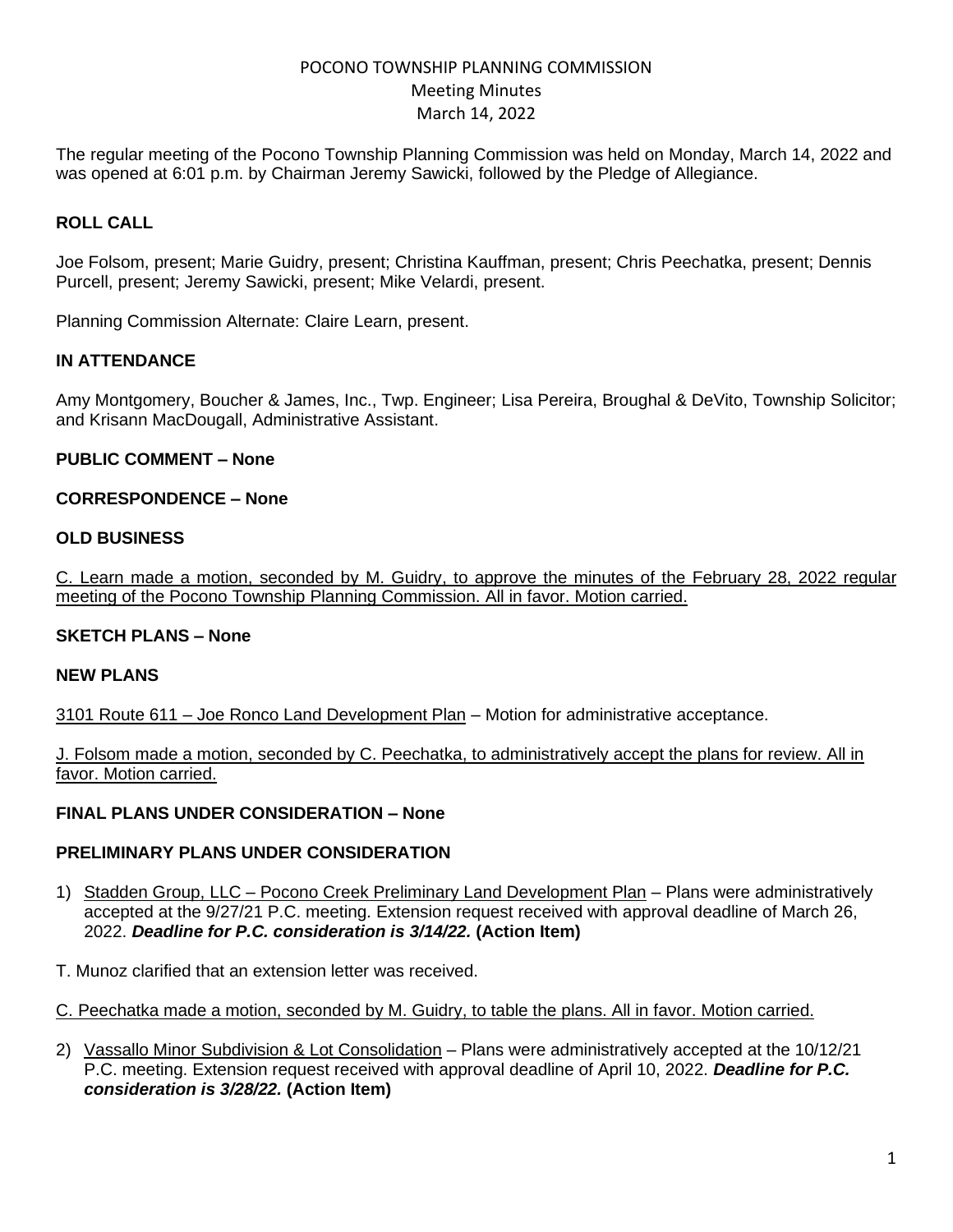# POCONO TOWNSHIP PLANNING COMMISSION Meeting Minutes March 14, 2022

## J. Folsom made a motion, seconded by C. Kauffman, to table the plans. All in favor. Motion carried.

3) Steele's Warehouse Addition Land Development Plan – Plans were administratively accepted at the 1/10/22 P.C. meeting. Approval deadline of April 10, 2022. *Deadline for P.C. consideration is 3/28/22.* **(Action Item)**

### M. Guidry made a motion, seconded by D. Purcell, to table the plans. All in favor. Motion carried.

4) Trapasso Hotel Land Development – Plans were administratively accepted at the 1/24/22 P.C. meeting. Approval deadline of April 24, 2022. *Deadline for P.C. consideration is 4/11/22.* **(Action Item)**

Applicant presented hotel plan and explained it is a modification of a previously approved plan. Existing driveways will be terminated and new access will adjoin the neighboring bank property. Water will be provided through BCRA and public sewer. SALDO waivers were requested.

J. Folsom made a motion, seconded by C. Kauffman, to recommend a waiver of Pocono Township SALDO Sections 390-55 C.2.(a) and 390-55 C.2.(e). All in favor. Motion carried.

M. Velardi made a motion, seconded by C. Peechatka, to recommend a waiver of Pocono Township SALDO Section 390-55 D.3.(d). All in favor. Motion carried.

J. Folsom made a motion, seconded by M. Guidry, to recommend a waiver of Pocono Township SALDO Section 390-55 F.3.(d). All in favor. Motion carried.

J. Folsom made a motion, seconded by D. Purcell, to recommend a waiver of Pocono Township SALDO Section 365-11 A.(2)(a). All in favor. Motion carried.

D. Purcell made a motion, seconded by M. Guidry to recommend conditional approval of the Trapasso Hotel Land Development Plan subject to meeting the review letter comments from Boucher & James from their letter dated February 16, 2022. All in favor. Motion carried.

- 5) Westhill Villas 330 Learn Road Land Development Plan Plans were administratively accepted at the 1/24/22 P.C. meeting. Approval deadline of April 24, 2022. *Deadline for P.C. consideration is 4/11/22.* **(Action Item)**
- J. Folsom made a motion, seconded by D. Purcell, to table the plans. All in favor. Motion carried.
- 6) Sanofi Pasteur B-83 Cold Storage Building Land Development Plan Plans were administratively accepted at the 11/22/21 P.C. meeting. Extension letter received with approval deadline of May 23, 2022. *Deadline for P.C. consideration is 5/9/2022.* **(Action Item)**

M. Guidry made a motion, seconded by J. Folsom, to table the plans. All in favor. Motion carried.

7) The Re-Subdivision of Brookdale Road - Larson Property - Plans were administratively accepted at the 2/28/22 P.C. meeting. Approval deadline of 5/29/22. *Deadline for P.C. consideration is 5/9/2022.* **(Action Item)**

J. Folsom made a motion, seconded by M. Velardi, to table the plans. All in favor. Motion carried.